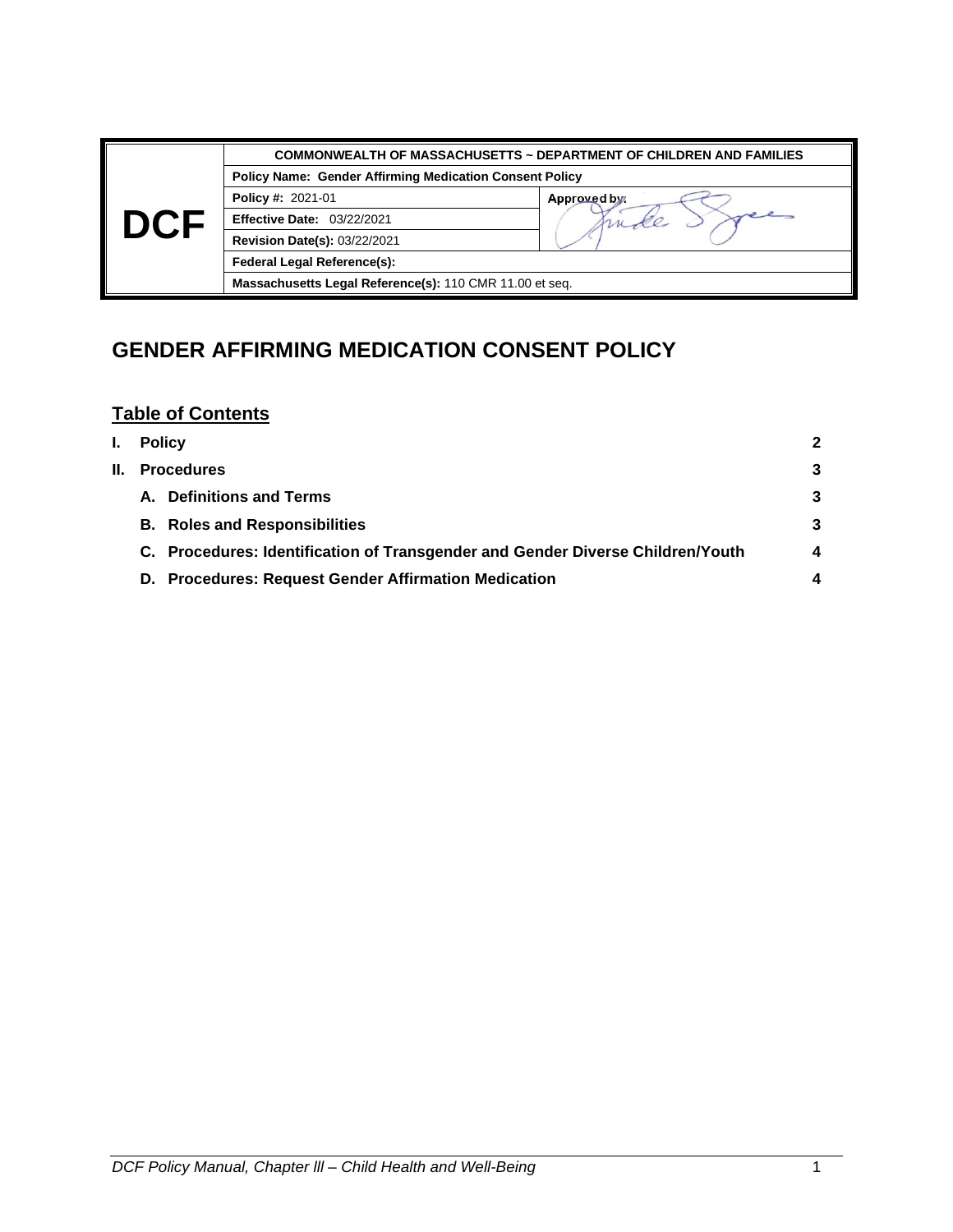### **I. POLICY**

Variations in gender identity and expression are normal aspects of human diversity. The Department of Children and Families recognizes and respects the affirmed gender identities and various gender expressions of the children, youth, young adults, and families involved with the Department. Department staff destigmatize gender diversity by promoting the self-worth of all Department involved children and youth, facilitating access to affirming services and educating families when appropriate. Department staff maintain a safe community space where children and youth are free to develop and explore their gender identity and expression.

For children and youth in state custody (protective and CRA), the Department ensures that transgender and gender diverse youth have access to medically necessary care including psychotherapy without unnecessary delays, requirements, or barriers. The Department recognizes the importance of early identification of these children/youth along with early access to medical treatment and support. The Department has established policy guidelines and procedures for staff to follow to ensure the medical needs of transgender and gender diverse children in state custody are addressed in a timely manner. For transgender and gender diverse youth in care through a Voluntary Placement Agreement, the youth's parent(s) or guardian(s) consent to their medical care and treatment.

Medical providers must seek consent from the Department before beginning gender affirmation medication for children/youth in state custody. After receiving such a request, the child/youth's social worker gathers relevant information about the child for review by the Department's Regional Nurse, Child Psychiatrist, and Medical Director. This review is intended to provide consent and to ensure that the child/youth will have personal, clinical, and medical support and care coordination in their gender affirmation process. The Department responds to requests for gender affirmation medication in a timely manner. It is recommended that children/youth in state custody seeking puberty blocking medication participate in psychotherapy. It is required that children/youth in state custody seeking hormone therapy medication participate in psychotherapy.

A young adult who remains in DCF care beyond their 18th birthday is able to consent to their own medical care and treatment and does not need Department consent prior to beginning any medical treatment or medication, including gender affirmation medication and other gender affirming medical treatment.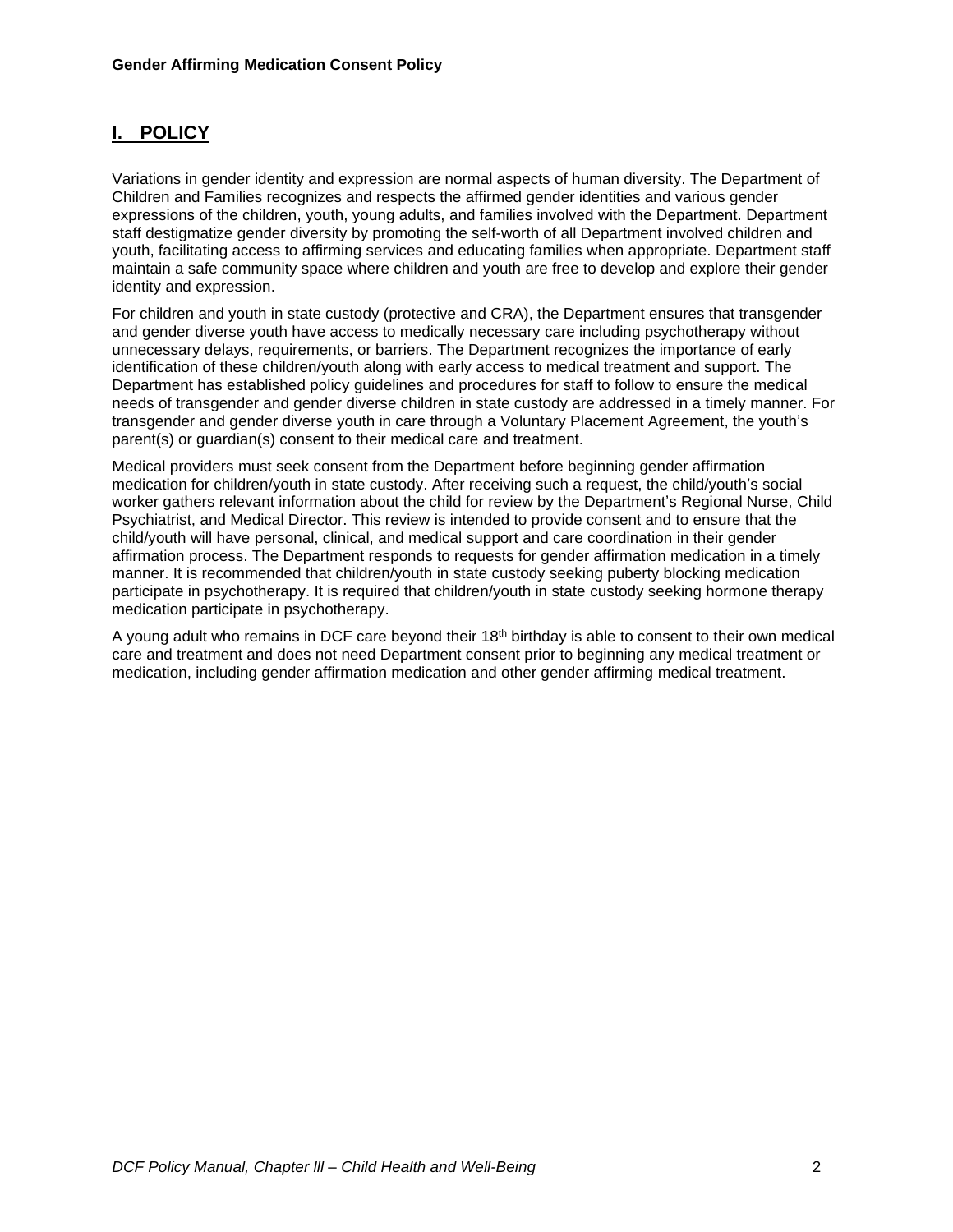## **II. PROCEDURES**

### **A. DEFINITIONS AND TERMS USED IN THIS POLICY**

**Chosen Names and Pronouns -** The use of a name that may differ from a person's legal name. Gender pronouns refer to the set of third-person pronouns that an individual prefers that others use in order to identify that person's gender (or lack thereof).

**Fertility Preservation –** The process of saving or protecting eggs, sperm, or reproductive tissue so that a person can use them to have biological children in the future.

**Gender Affirmation** – A process of reflection, acceptance, and, for some, medical treatment, to align their gender expression with their gender identity. It may include Legal Affirmation, Medical Affirmation, and/or Social Affirmation. Some individuals who identify as gender diverse may feel affirmed in their gender identity without pursuing medical or surgical interventions.

**Gender Affirming Hormone Therapy –** Hormonal medications administered to transgender and gender diverse individuals for the purpose of aligning their secondary [sexual characteristics](https://en.wikipedia.org/wiki/Secondary_sexual_characteristic) with their [gender](https://en.wikipedia.org/wiki/Gender_identity)  [identity.](https://en.wikipedia.org/wiki/Gender_identity) This process is also known as **Medical Affirmation**.

**Gender Diverse –** A term that is used to describe people with gender behaviors, appearances, or identities that differ from the cultural norms ascribed to their sex assigned at birth. Gender diverse individuals may refer to themselves with many different terms, such as transgender, nonbinary, genderqueer, gender non-conforming, and gender fluid amongst others. Gender diversity is used to acknowledge and include the vast diversity of gender identities that exists.

**Gender Dysphoria –** A medical condition characterized by discomfort or distress caused by a discrepancy between a person's gender identity and their sex assigned at birth, including discomfort or distress with their physical sex characteristics and/or the associated gender role.

**Gender Expression –** The external way a person expresses their gender, such as with clothing, hair, mannerisms, activities, or social roles.

**Gender Identity –** A person's deep internal sense of being female, male, a combination of both, somewhere in between, or neither

**Puberty Blockers –** A group of medications that prevent puberty from occurring. Also called puberty inhibitors, puberty suppressants, or hormone suppressors, these medications inhibit puberty by blocking the hormones (testosterone and estrogen primarily) that lead to puberty-related changes of the body, such as menstrual periods and breast development/growth or voice-deepening and facial hair growth.

**Sex –** An assignment that is made at birth, usually male or female, typically on the basis of external genital anatomy.

**Transgender –** A term used to describe an individual whose gender identity is different from their sex assigned at birth and generally remains persistent, consistent, and insistent over time.

**Trans Female; Affirmed Female; Male-To-Female –** Terms that are used to describe individuals who were assigned male sex at birth but who have a gender identity and/or expression that is female.

**Trans Male; Affirmed Male; Female-To-Male–** Terms that are used to describe individuals who were assigned female sex at birth but who have a gender identity and/or expression that is male.

#### **B. ROLES AND RESPONSIBILITIES**

- 1. The **Child/Youth's Social Worker** is responsible for:
	- $\circ$  discussing gender identity and gender affirmation with children/youth in a manner that is age and developmentally appropriate;
	- $\circ$  compiling and submitting a request form for gender affirmation medication within 5 working days of receiving the request;
	- o making a referral for psychotherapy as needed; and
	- $\circ$  documenting the request and decision in the electronic case record and notifying the requesting medical provider and youth of the decision.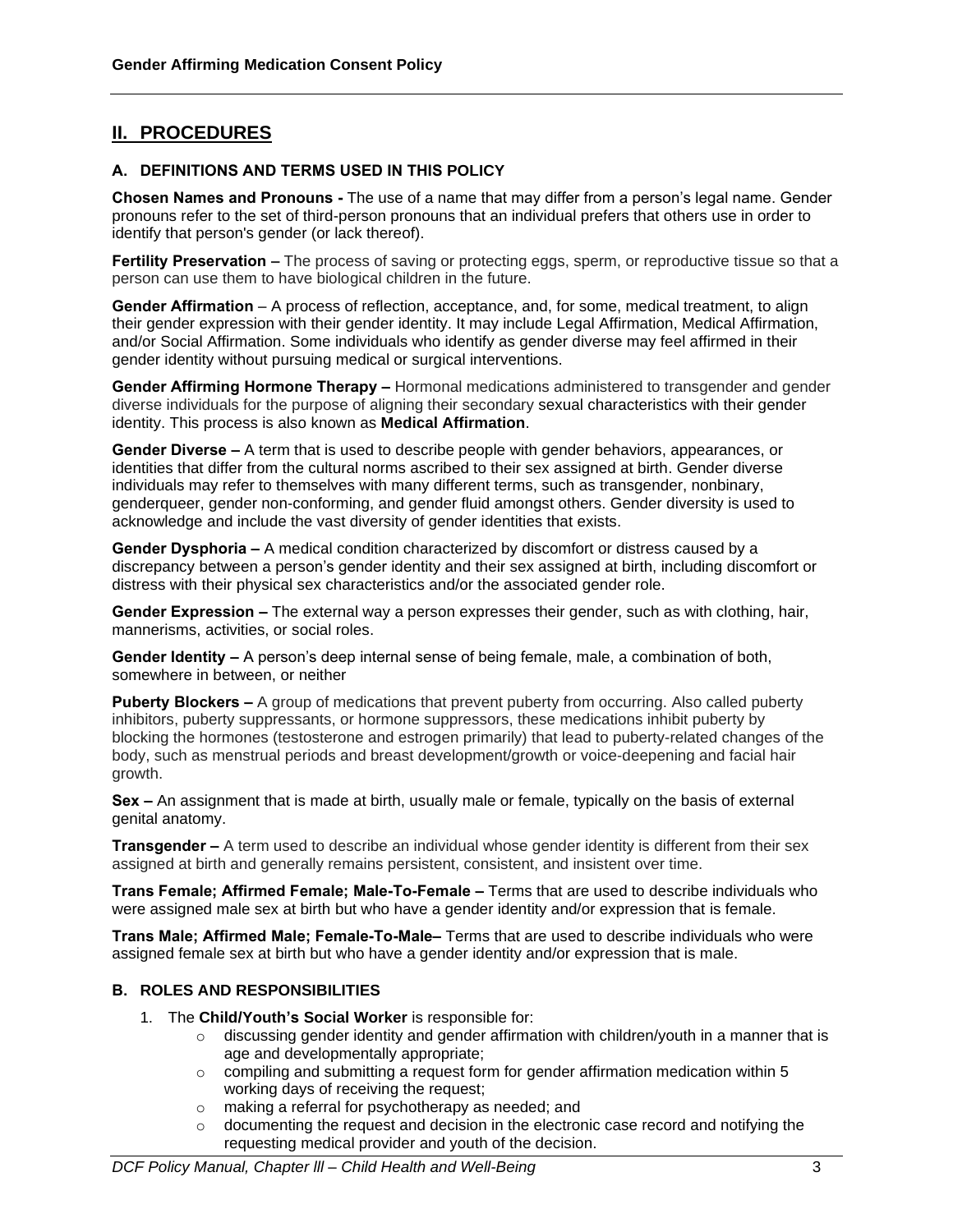- 2. The **Supervisor** is responsible for:
	- o reviewing and sending the request form to the Regional Nurse.
- 3. The **Regional Nurse, Department Child Psychiatrist, and Department Medical Director** are responsible for:
	- o reviewing the request form;
	- $\circ$  making a decision to consent to the request within 20 working days of the request being made to the social worker; and
	- o notifying the social worker and supervisor of the decision.

#### **C. PROCEDURES: IDENTIFICATION OF TRANSGENDER AND GENDER DIVERSE CHILDREN/YOUTH**

- **Inquire About Gender Identity** 1. It is important that Department staff identify transgender and gender diverse children early in order to best support them and their families. The best way to approach gender is to inquire with curiosity and without judgement about the child's or youth's experiences with and feelings about their gender identity in a manner that is age and developmentally appropriate. The conversation should focus on understanding and appreciating the child's/youth's unique gender experience. Department staff should talk about gender identity with children of all ages, as research shows that even very young children have strong feelings about their gender identity. 2. All staff should inquire about what name and pronouns to use when meeting
	- a family for the first time. This should be done in a manner that maintains confidentiality for individual family members. Department staff should record information in the family's electronic case record that reflects their chosen names and pronouns and affirmed genders. Department staff should take care to note if children/youth have not yet talked to their family about their gender identity in order to protect their confidentiality.
	- 3. For transgender and gender diverse children/youth, the social worker should inquire about their gender affirmation process. The social worker needs current information about what steps have been or need to be taken to support the child/youth. They should reach out to professional and other collaterals for additional information when appropriate.
- **Connect to Gender-Affirming Services and Supports** 4. Supportive involvement of parents and family is associated with better mental and physical health outcomes for transgender and gender diverse children. The child's social worker should work with the child/youth to identify individuals in their life who can support them in their gender identity and gender affirmation process. They should develop a plan to discuss gender affirmation with parents when appropriate and with foster parents, guardians, or other placement providers when applicable. The social worker should help the child/youth access supports who will affirm, support, and promote the child's/youth's gender identity/expression and affirmation process.
	- 5. Department staff should work with transgender and gender diverse children and their families to connect them to gender affirming services and community supports, including referring the child/youth to a gender-affirming physician or clinic and therapist. The child/youth should discuss options for gender affirmation with their medical provider and therapist.

### **D. PROCEDURES: REQUEST GENDER AFFIRMATION MEDICATION**

The Department must give consent before a child/youth under age 18 in state custody can begin taking puberty blocking medication or hormone therapy medication. The Department only responds to requests for medication consent from a licensed medical professional.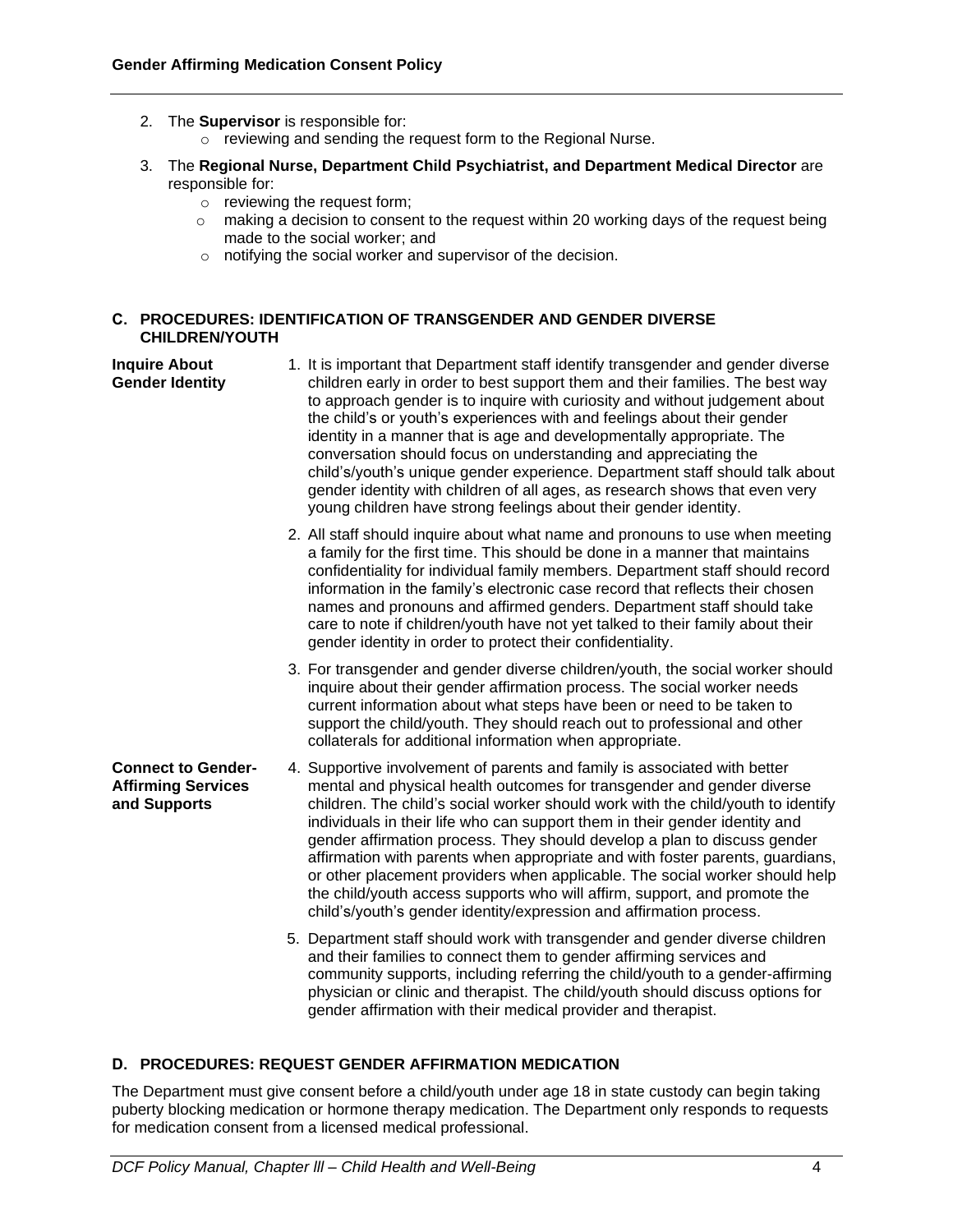| <b>Complete Request</b><br>Form                       | 1. When a child/youth and their medical provider decide to pursue gender<br>affirmation medication, the medical provider reaches out to the child/youth's<br>social worker to request consent for medication. The child/youth's social<br>worker gathers information to complete the request form within 5 working<br>days of receiving the request.                                                                                                                                                                                                                                                                          |
|-------------------------------------------------------|-------------------------------------------------------------------------------------------------------------------------------------------------------------------------------------------------------------------------------------------------------------------------------------------------------------------------------------------------------------------------------------------------------------------------------------------------------------------------------------------------------------------------------------------------------------------------------------------------------------------------------|
|                                                       | The form includes:                                                                                                                                                                                                                                                                                                                                                                                                                                                                                                                                                                                                            |
|                                                       | • demographic information about the child/youth, including information about<br>their living situation/placement;                                                                                                                                                                                                                                                                                                                                                                                                                                                                                                             |
|                                                       | • a summary of the child/youth's involvement with the Department and any<br>relevant information from their or their family's Action Plan;                                                                                                                                                                                                                                                                                                                                                                                                                                                                                    |
|                                                       | • a summary of the child/youth's support system;                                                                                                                                                                                                                                                                                                                                                                                                                                                                                                                                                                              |
|                                                       | • any other relevant information including strengths or concerns and<br>collateral observations;                                                                                                                                                                                                                                                                                                                                                                                                                                                                                                                              |
|                                                       | • documentation of the wishes of the child/youth's parent(s)/guardian(s)<br>regarding treatment (see #3), except when termination of parental rights<br>has occurred; and                                                                                                                                                                                                                                                                                                                                                                                                                                                     |
|                                                       | • name and contact information for the requesting medical provider, the<br>child/youth's primary care physician (if different from the requesting<br>medical provider), and the child/youth's therapist.                                                                                                                                                                                                                                                                                                                                                                                                                      |
|                                                       | 2. The child/youth may attach an optional personal statement if they wish to<br>provide context for their decision to request gender affirmation medication.                                                                                                                                                                                                                                                                                                                                                                                                                                                                  |
|                                                       | 3. In completing the request form, the child/youth's social worker reaches out to<br>the child/youth's parent(s)/guardian(s) to discuss the request for medication<br>and records the parent/guardian's wishes on the request form.                                                                                                                                                                                                                                                                                                                                                                                           |
|                                                       | The social worker does not need to discuss puberty blockers with the<br>parent(s)/guardian(s) if the child/youth does not want to discuss it with them<br>but must discuss hormone therapy with the parent(s)/guardian(s).                                                                                                                                                                                                                                                                                                                                                                                                    |
| <b>Additional Steps for</b><br><b>Hormone Therapy</b> | 4. Youth who are seeking hormone therapy medication are required to<br>participate in psychotherapy for at least three months with a frequency of at<br>least two sessions per month prior to making the request. A comprehensive<br>mental health evaluation must be completed. The evaluation should be<br>completed by the youth's therapist but may be completed by a separate<br>licensed psychiatrist, psychologist, or clinical social worker when needed. If<br>the evaluation is being completed by someone other than the youth's<br>therapist, the evaluation must include information from the youth's therapist. |
|                                                       | The evaluation includes the following:                                                                                                                                                                                                                                                                                                                                                                                                                                                                                                                                                                                        |
|                                                       | • a summary of the youth's understanding of their own gender identity and<br>their reason(s) for seeking hormone therapy;                                                                                                                                                                                                                                                                                                                                                                                                                                                                                                     |
|                                                       | • a summary of the youth's strengths;                                                                                                                                                                                                                                                                                                                                                                                                                                                                                                                                                                                         |
|                                                       | • a summary of the youth's mental health history, including any crises,<br>hospitalizations, or suicide attempts/suicidality; and                                                                                                                                                                                                                                                                                                                                                                                                                                                                                             |
|                                                       | • a recommendation to move forward with medication.                                                                                                                                                                                                                                                                                                                                                                                                                                                                                                                                                                           |
|                                                       | 5. The request form for hormone therapy must also confirm that the youth's<br>medical provider discussed fertility preservation with them.                                                                                                                                                                                                                                                                                                                                                                                                                                                                                    |
| <b>Review the Request</b>                             | 6. The social worker sends the completed request form to their Supervisor for<br>review. Their Supervisor forwards the form to the Regional Nurse. The<br>Regional Nurse reviews and sends the form to the Department's Child<br>Psychiatrist and Department's Medical Director. They review the form, seek<br>out additional information or consultation as needed, and consent to the<br>medication. They may include recommended steps for the social worker to<br>assist in care coordination for the child/youth (e.g. new referrals, increased                                                                          |